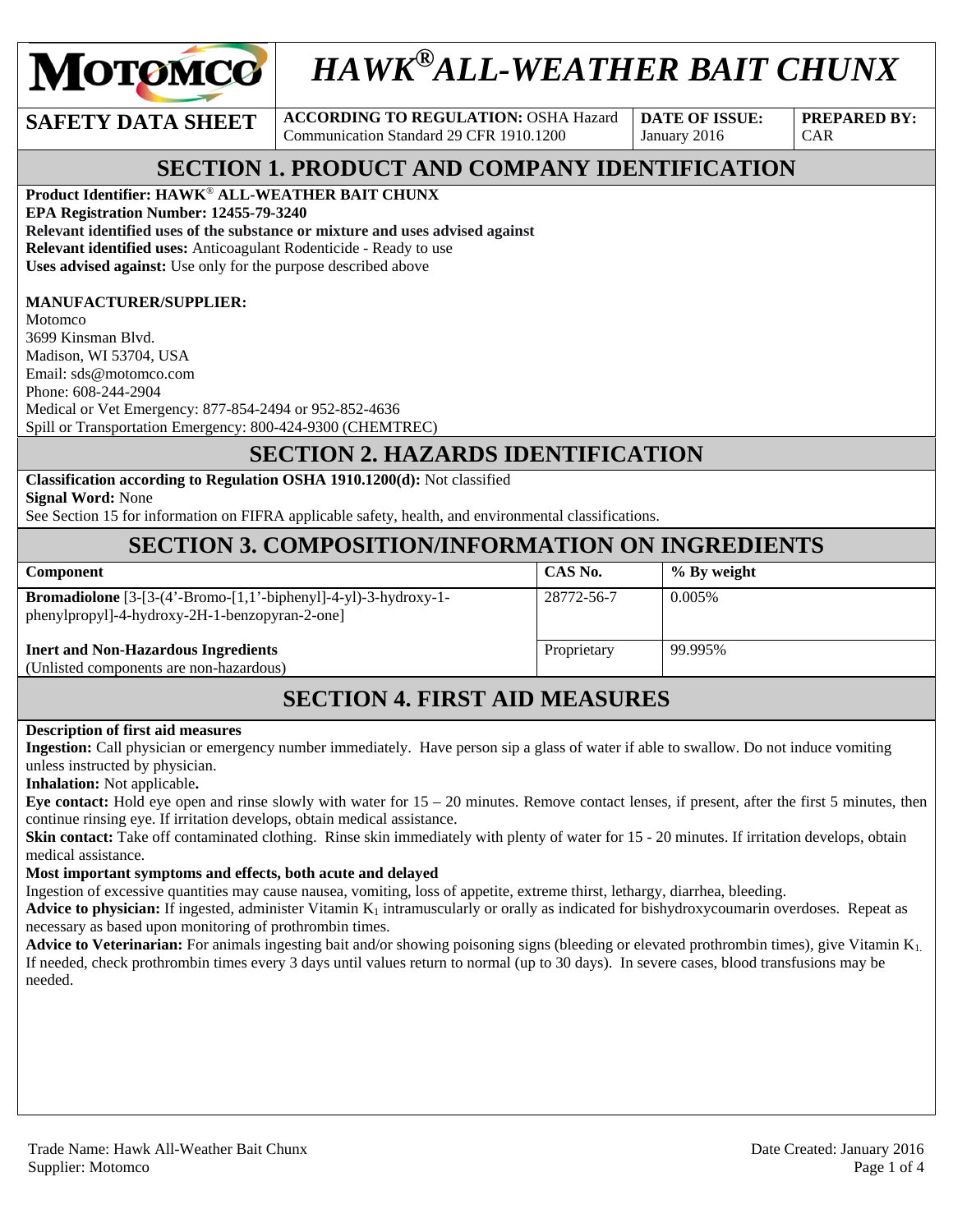# **SECTION 5. FIRE-FIGHTING MEASURES**

#### **Extinguishing media**

Suitable Extinguishing Media: water, foam or inert gas.

Unsuitable Extinguishing Media: None known.

**Special hazards arising from the mixture:** High temperature decomposition or burning in air can result in the formation of toxic gases, which may include carbon monoxide and traces of bromine and hydrogen bromide.

**Advice for firefighters:** Wear protective clothing and self-contained breathing apparatus.

### **SECTION 6. ACCIDENTAL RELEASE MEASURES**

**Personal precautions, protective equipment and emergency procedures**: Gloves should be worn when handling the bait. Collect spillage without creating dust.

**Environmental precautions:** Do not allow bait to enter drains or water courses. Where there is contamination of streams, rivers or lakes contact the appropriate environment agency.

**Methods and materials for containment and cleaning up**

**For Containment:** Sweep up spilled material immediately. Place in properly labeled container for disposal or re-use.

**For Cleaning Up:** Wash contaminated surfaces with detergent. Dispose of all wastes in accordance with all local, regional and national regulations.

**Reference to other sections:** Refer to Sections 7, 8 & 13 for further details of personal precautions, personal protective equipment and disposal considerations.

# **SECTION 7. HANDLING AND STORAGE**

**Precautions for safe handling**: Do not handle the product near food, animal foodstuffs or drinking water. Keep out of reach of children. Do not use near heat sources, open flame, or hot surfaces. As soon as possible, wash hands thoroughly after applying bait and before eating, drinking, chewing gum, using tobacco, or using the toilet.

**Conditions for safe storage, including any incompatibilities:** Store only in original container in a cool, dry place, inaccessible to pets and wildlife. Do not contaminate water, food or feed by storage or disposal. Keep containers closed and away from other chemicals.

### **SECTION 8. EXPOSURE CONTROLS/PERSONAL PROTECTION**

| <b>Established Limits</b> |  |
|---------------------------|--|
|                           |  |

| Component           | OSHA            | <b>ACGIH</b>    | <b>Other Limits</b> |
|---------------------|-----------------|-----------------|---------------------|
| <b>Bromadiolone</b> | Not Established | Not Established | Not Established     |

**Appropriate Engineering Controls:** Not required **Occupational exposure limits:** Not established **Personal Protective Equipment: Respiratory protection:** Not required

**Eye protection:** Not required

**Skin protection:** Shoes plus socks, and waterproof gloves.

**Hygiene recommendations:** Wash thoroughly with soap and water after handling.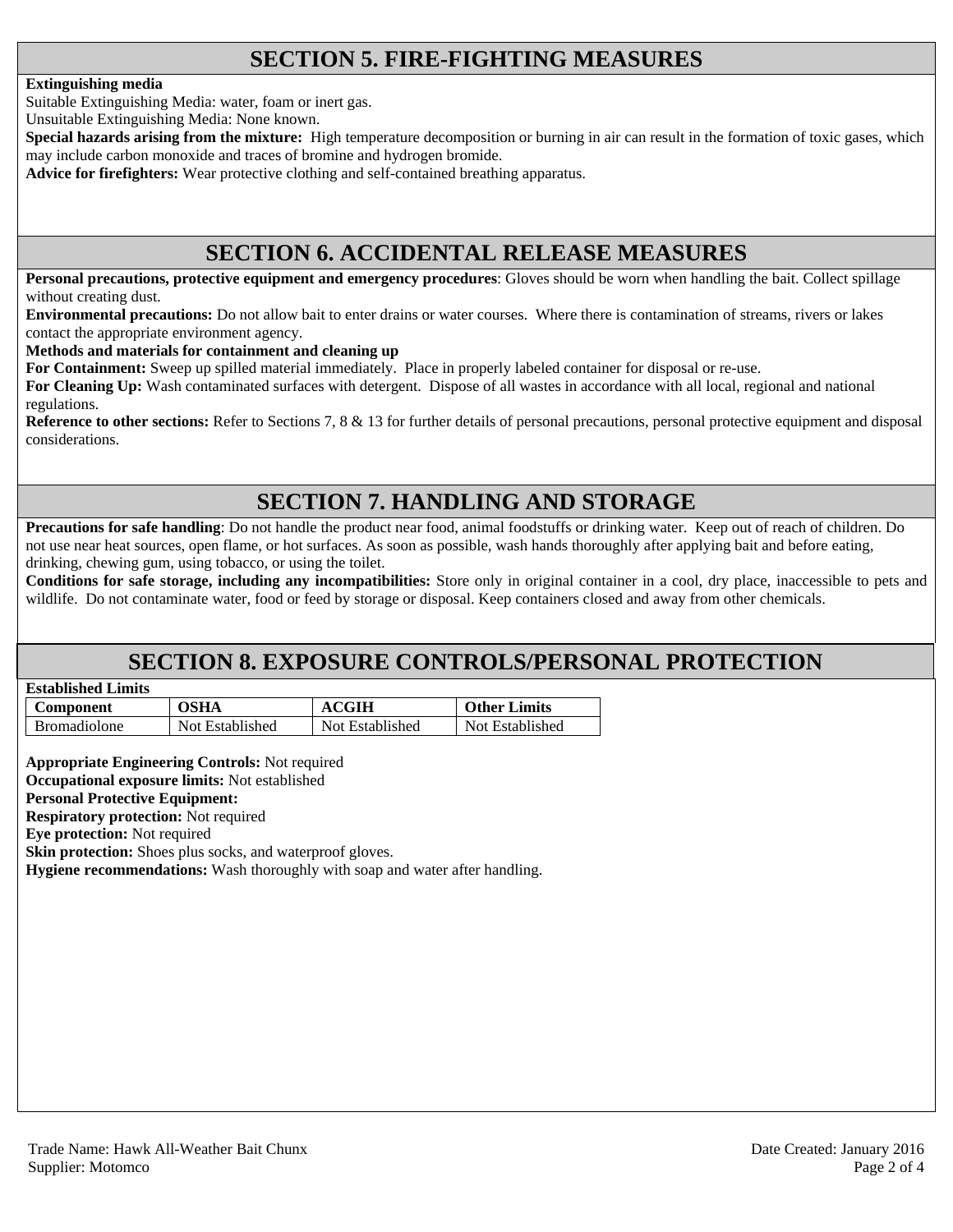### **SECTION 9. PHYSICAL AND CHEMICAL PROPERTIES**

**Information on basic physical and chemical properties Appearance/Color:** Blue wax block **Odor:** Sweet grain-like **Odor Threshold: Not** applicable, odor not associated with a hazardous material. **pH:** Not applicable, is not dispersible with water. **Melting point: Not** applicable to rodenticide bait **Boiling point:** Not applicable to rodenticide bait **Flash point:** Not applicable, does not contain components classified as flammable. **Evaporation rate:** Not applicable, is a solid. **Flammability:** Not applicable, is a solid. **Upper/lower flammability or explosive limits:** Not applicable, does not contain components classified as flammable or explosive. **Vapor Pressure: Vapor Density:**  Not applicable to rodenticide bait Not applicable, is a solid **Relative Density:**  $1.13 \text{ g/mL}$  @ 20°C **Solubility (water):** Not water soluble **Solubility (solvents): Not applicable to rodenticide bait Partition coefficient: n-octanol/water:** Not applicable to rodenticide bait **Auto-ignition temperature:** Not applicable, does not contain components classified as flammable. **Decomposition temperature:** Not applicable to rodenticide bait **Viscosity:** Not applicable, is not a liquid.

### **SECTION 10. STABILITY AND REACTIVITY**

**Reactivity:** Stable when stored in original container in a cool, dry location.

**Chemical stability:** Stable when stored in original container in a cool, dry location.

**Possibility of hazardous reactions:** Refer to Hazardous decomposition products

**Conditions to avoid:** Avoid extreme temperatures (below 0°C or above 40°C).

**Incompatible materials**: Avoid strongly alkaline materials.

**Hazardous decomposition products:** High temperature decomposition or burning in air can result in the formation of toxic gases, which may include carbon monoxide and traces of bromine and hydrogen bromide.

# **SECTION 11. TOXICOLOGICAL INFORMATION**

#### **Information on toxicological effects**

**Acute Toxicity** 

**LD50, oral (ingestion):** >5000 mg/kg (rats) (Bromadiolone Rat LD50 oral: 0.70 mg/kg bw).

**LD50, dermal (skin contact):** > 5001 mg/kg (rats) (Bromadiolone rabbit LD50 dermal: 1.71 mg/kg bw).

**LC50, inhalation:** Product is a wax block and therefore exposure by inhalation is not relevant.

**Skin corrosion/irritation:** Not irritating to skin.

**Serious eye damage/Irritation:** Not irritating to eyes.

**Respiratory or skin sensitization:** Dermal sensitization: Not a Sensitizer (Guinea pig maximization test).

**Germ cell mutagenicity:** Contains no components known to have a mutagenetic effect.

**Carcinogenicity:** Contains no components known to have a carcinogenetic effect**.** 

| $\sqrt{2}$<br>$\sim$ $\sim$ $\sim$ $\sim$ $\sim$<br><b>Con</b><br>'NU. | NTD<br>.                  | $\cdot$ Decsing $\sim$ | -----<br>.       |
|------------------------------------------------------------------------|---------------------------|------------------------|------------------|
| D.,<br>110ION.<br>ÞІ                                                   | N o1<br>lietor<br>715 U.S | Not<br>listec          | listed<br>No<br> |

**Reproductive Toxicity:** No data

**Aspiration Hazard:** Not applicable. Product is a wax block.

**Target Organ Effects:** Reduced blood clotting ability.

# **SECTION 12. ECOLOGICAL INFORMATION**

**Ecotoxicity Effects:** This product is extremely toxic to fish, birds and other wildlife. Dogs and predatory and scavenging mammals and birds might be poisoned if they feed upon animals that have eaten this bait. Do not apply this product directly to water or to areas where surface water is present or to intertidal areas below the mean high water mark. Runoff also may be hazardous to aquatic organisms in water adjacent to treated areas. Do not contaminate water when disposing of equipment wash water or rinsate.

**Persistence and degradability:** Product is inherently biodegradable.

**Bioaccumulative potential:** Not determined. Bromadiolone water solubility is extremely low (< 0.1mg/l).

**Mobility in Soil:** Not determined. Mobility of bromadiolone in soil is considered to be limited.

**Other adverse effects:** None.